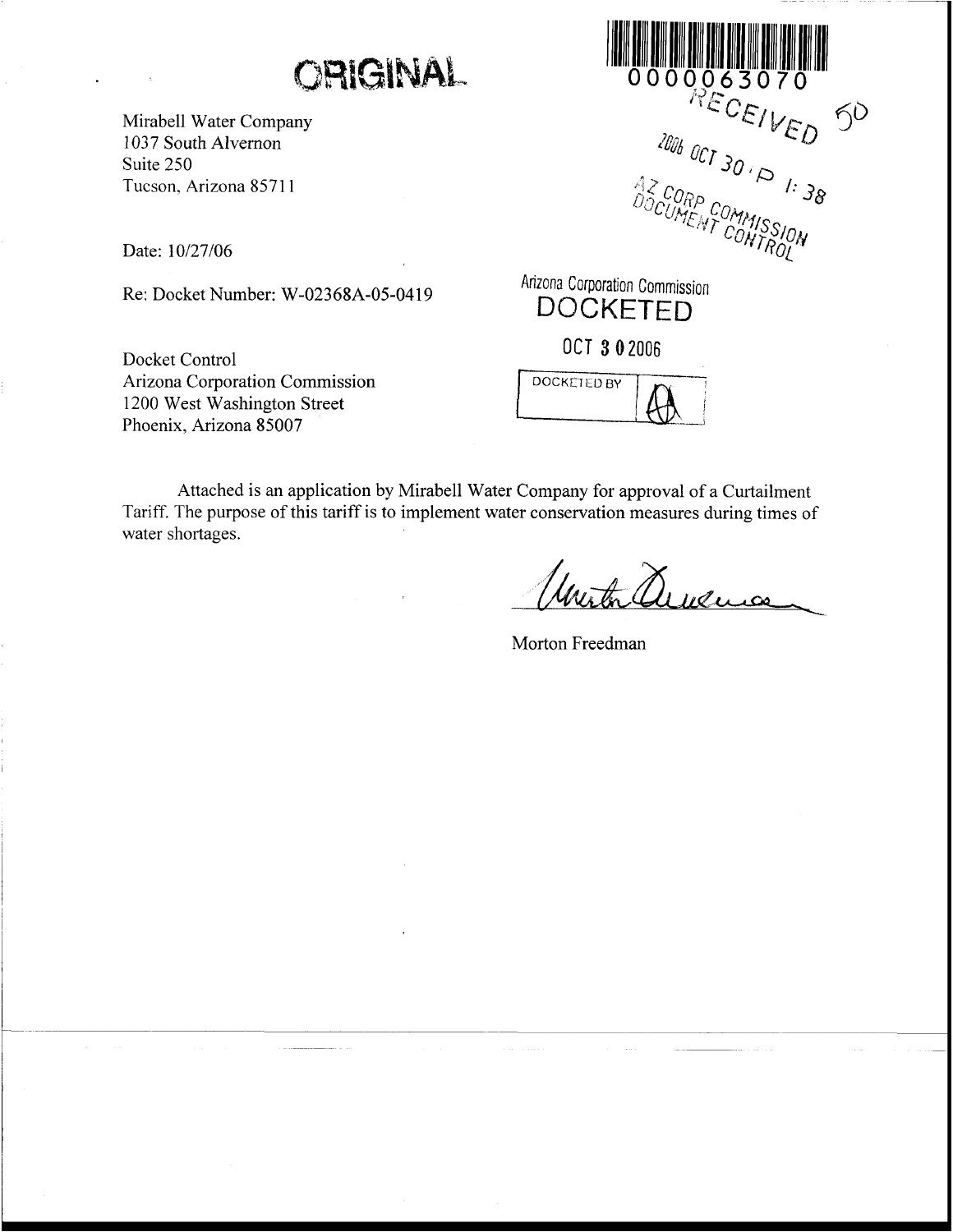| $\neg$ TARIFF SCHEDULE                        |            |  |
|-----------------------------------------------|------------|--|
| Utility: <i>MIPPES (0</i> , Tariff Sheet No.: |            |  |
|                                               | 68233      |  |
| Phone No.: (520) 32.3-7777                    | Effective: |  |

**CURTAILMENT PLAN FOR** 

**(Template 063004)** 

ADEQ Public Water System No: **/O/28** 

Company"), is authorized to curtail water service to all customers  $\frac{1}{2}$  hin its certificated area under the terms and conditions listed in this tariff,

This curtailment plan shall become part of the Arizona Department of Environmental Quality Emergency Operations Plan for the Company.

The Company shall notify its customers of this new tariff as part of its next regularly scheduled billing after the effective date of the tariff or no later than **sixty (60)** days after the effective date of the tariff.

The Company shall provide a copy of the curtailment tariff to any customer, upon request.

## Stage **1 Exists When:**

Company is able to maintain water storage in the system at 100 percent of capacity and there are no known problems with its well production or water storage in the system.

Restrictions: Under Stage 1, Company is deewed to be operating normally and no curtailment is necessary.

Notice Requirements: Under Stage I, no notice is necessary

# Stage **2 Exists When:**

- a. Company's water storage or well production has been less than 80 percent of capacity for at least **48** consecutive hours; and
- b. Company has identified issues such as a steadily declining water table, increased draw down threatening pump operations, or poor water production, creating a reasonable belief the Company will be unable to meet anticipated water demand on a sustained basis.

Restrictions: Under Stage **2,** the Company may request the customers to voluntarily employ water conservation measures to reduce water consumption by approximately 50 percent. Outside watering should be limited to essential water, dividing outside<br>restriction on come uniform bosis (such as even and add days) and eliminating outside watering on weekends and holidays. watering on some uniform basis (such as even and odd days) and eliminating outside Notice Requirements: Under Stage 1, no notice is necessary.<br>
Stage 2 Exists When:<br>
a. Company's water storage or well production has been less than 80 percent of capacity for<br>
a. Company is vater storage or well production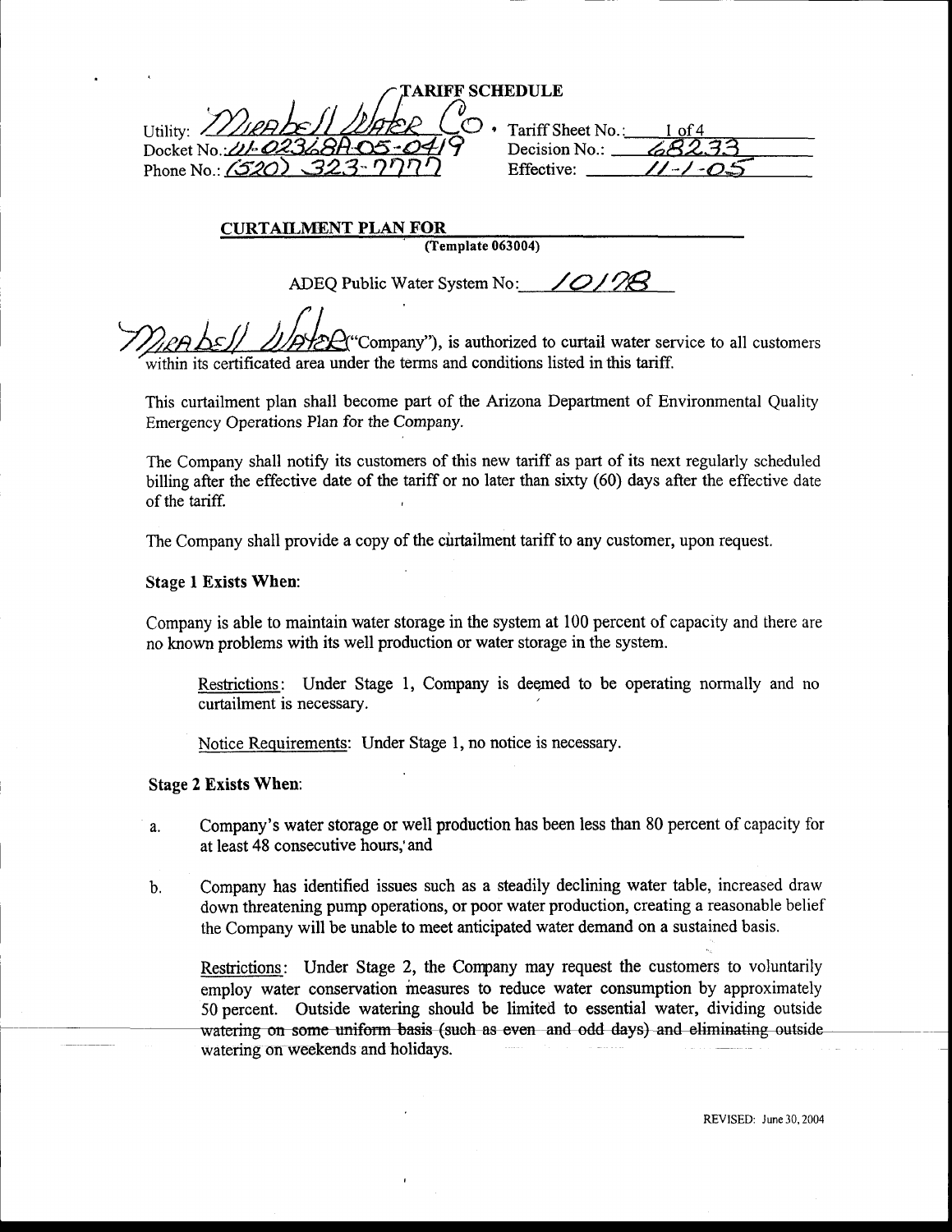### **TARIFF SCHEDULE**

Utility: *Dueabel* Docket No.:  $21 - 0$ Phone No.:  $\angle$  320

| Tariff Sheet No.: | 2 of 4 |
|-------------------|--------|
| Decision No.:     | 6822   |
| Effective:        |        |

Notice Requirements: Under Stage 2, the Company is required to notify customers by delivering written notice door to door at each service address, or by United States first class mail to the billing address or, at the Company's option, both. Such notice shall notify the customers **of** the general nature of the problem and the need to conserve water

#### **Stage 3 Exists When:**

- a. Company's total water storage or well production has been less than 50 percent of capacity for at least 24 consecutive hours, and
- b. Company has identified issues such as a steadily declining water table, increased draw down threatening pump operations, or poor water production, creating a reasonable belief the Company will be unable to meet anticipated water demand on a sustained basis.
	- Restrictions: Under Stage 3, Company shall request the customers to voluntarily employ water conservation measures to reduce daily consumption by approximately 50 percent. All outside watering should be eliminated, except livestock, and indoor water conservation techniques should be employed whenever possible. Standpipe service shall be suspended.

#### Notice Requirements:

- 1. Company is required to notify customers by delivering written notice to each service address, or by United States first class mail to the billing address or, at the Company's option, both. Such Notice shall notify the customers of the general nature of the problem and the need to conserve water.
- 2. Beginning with Stage 3, Company shall post at least 2 signs showing the curtailment stage. Signs shall be posted at noticeable locations, like at the well sites and at the entrance to major subdivisions served by the Co curtailment stage. Signs shall be posted at noticeable locations, like at the well sites and at the entrance to major subdivisions served by the Company.
- 3. Company shall notify the Corsumer Services Section of the Utilities Division of the Corporation Commission at least 12 hours prior to entering Stage 3. *'2*

Once Stage **3** has been reached, the Company must begin to augment the supply of water by either hauling or through an emergency interconnect with an approved water supply in an attempt to maintain the-curtailment at a level no higher than Stage 3 until a permanent solution has been implemented.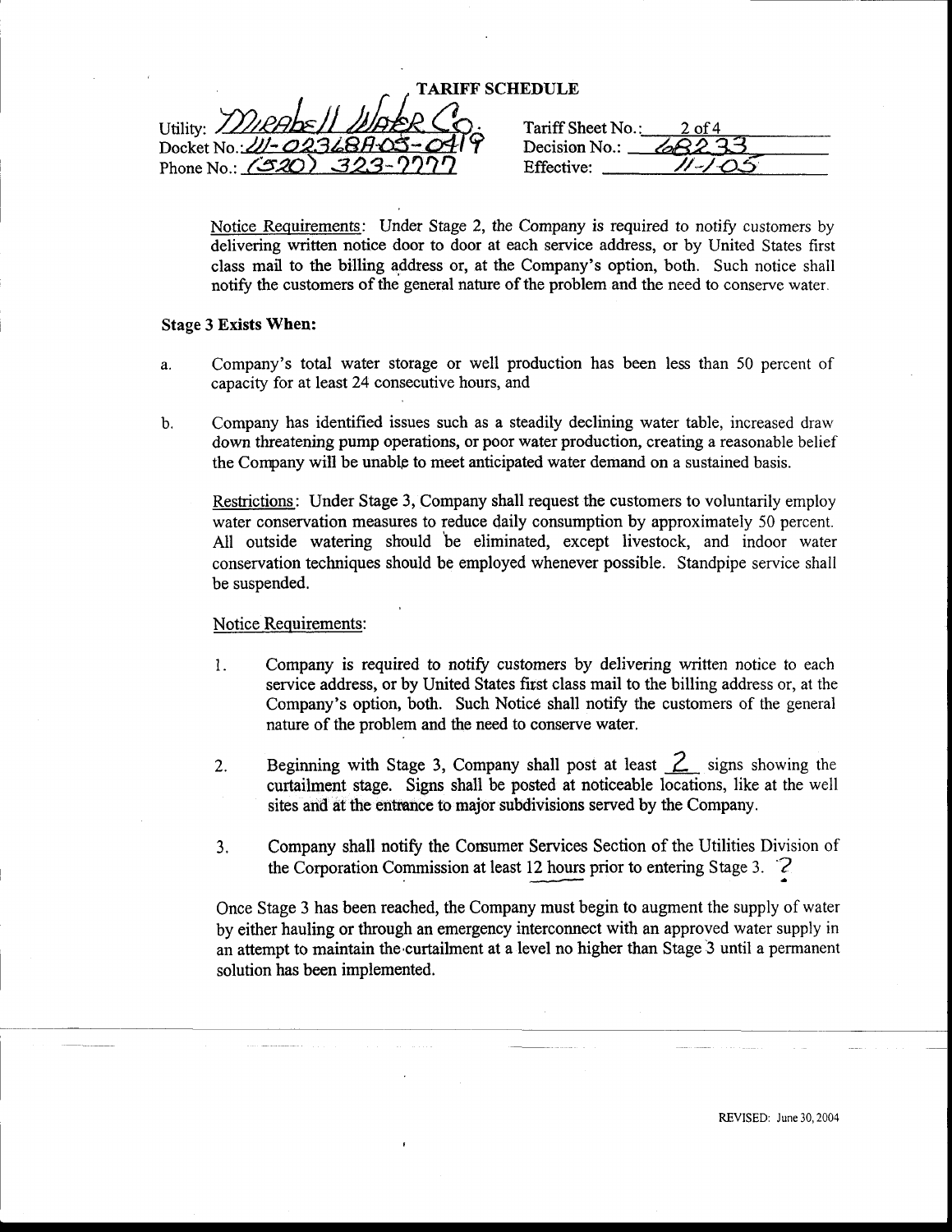| <b>TARIFF SCHEDULE</b>                                          |                                   |
|-----------------------------------------------------------------|-----------------------------------|
| Utility: <i>I MRADELL MATER</i> CO<br>Phone No.: (520) 323-2727 | Tariff Sl<br>Decision<br>Effectiv |

| Tariff Sheet No.: | 3 of 4        |
|-------------------|---------------|
| Decision No:      | 68233         |
| Effective:        | $11 - 1 - 05$ |

#### **Stage 4 Exists When:**

- a. Company's total water storage or well production has been less than 25 percent of capacity for at least 12 consecutive hours, and
- b. Company has identified issues such as a steadily declining water table, increased draw down threatening pump operations, or poor water production, creating a reasonable belief the Company will be unable to meet anticipated water demand on a sustained basis.

Restrictions: Under Stage 4, Company shall inform the customers of a **mandatory**  restriction to employ water conservation measures to reduce daily consumption. Failure to comply will result in customer disconnection. The following uses of water shall be prohibited:

- + Irrigation of outdoor lawns, trees, shrubs, or any plant life is prohibited
- + Washing of any vehicle is prohibited
- $\bullet$ The use of water for dust control or any outdoor cleaning uses is prohibited
- + The use of drip or misting systems of any kind is prohibited
- + The filling of any swimming pool, spas, fountains or ornamental pools is prohibited
- $\bullet$ The use of construction water is prohibited
- $\bullet$ Restaurant patrons shall be served water only upon request
- $\bullet$ Any other water intensive activity is prohibited

The Company's operation of its standpipe service is prohibited. The addition of new service lines and meter installations is prohibited.

#### Notice Requirements: **<sup>I</sup>**

- 1. Company is required to notify customers by delivering written notice to each service address, or by United States first class mail to the billing address or, at the Company's option, both. Such notice shall notify the customers of the general nature of the problem and the need to conserve water.
- **2.**  Company shall post at least <u>2</u> signs showing curtailment stage. Signs shall be posted at noticeable locations, like at the well sites and at the entrance to major subdivisions served by the Company.
- 3.  $\overline{\phantom{a}}$ Company shall notify the Consumer Services Section of the Utilities Division of the Corporation Commission at least 12 hours prior to entering Stage 4.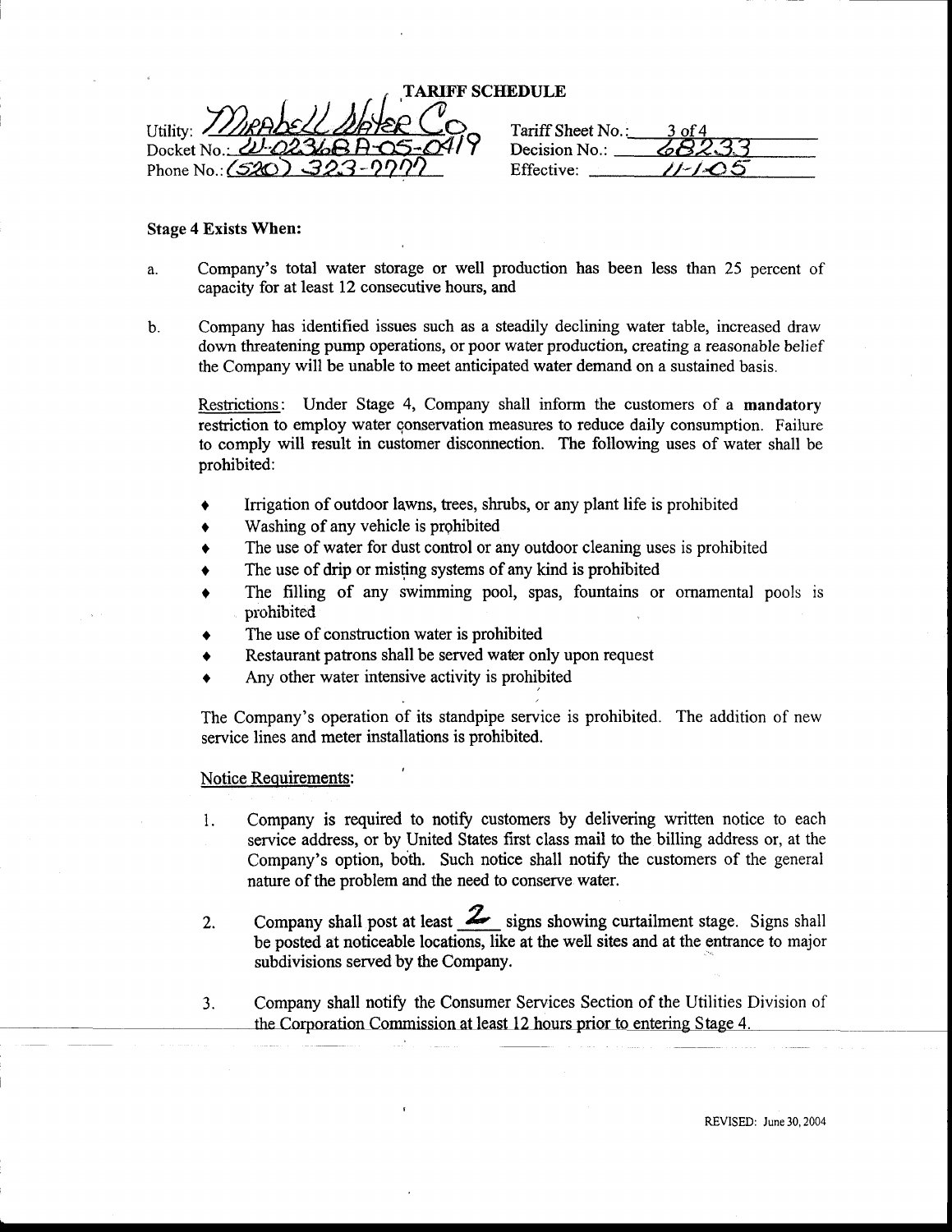| <b>TARIFF SCHEDULE</b>                                        |                                                                       |  |
|---------------------------------------------------------------|-----------------------------------------------------------------------|--|
| Utility: 701 Poles 21 11 Pres Co<br>Phone No.: (520) 323-7777 | Tariff Sheet No.:<br>$4 \text{ of } 4$<br>Decision No.:<br>Effective: |  |

Customers who fail to comply with the above restrictions will be given a written notice to end all outdoor use. Failure to comply within two **(2)** working days of receipt of the notice will result in temporary loss of service until an agreement can be made to end unauthorized use of outdoor water. To restore service, the customer shall be required to pay all authorized reconnection fees. If a customer believes he/she has been disconnected in error, the customer may contact the Commission's Consumer Services Section at 1-800-222-7000 to initiate an investigation

Once Stage 4 has been reached, the Company must augment the supply of water by hauling or through an emergency interconnect from an approved supply or must otherwise provide emergency drinking water for its customers until a permanent solution has been implemented.